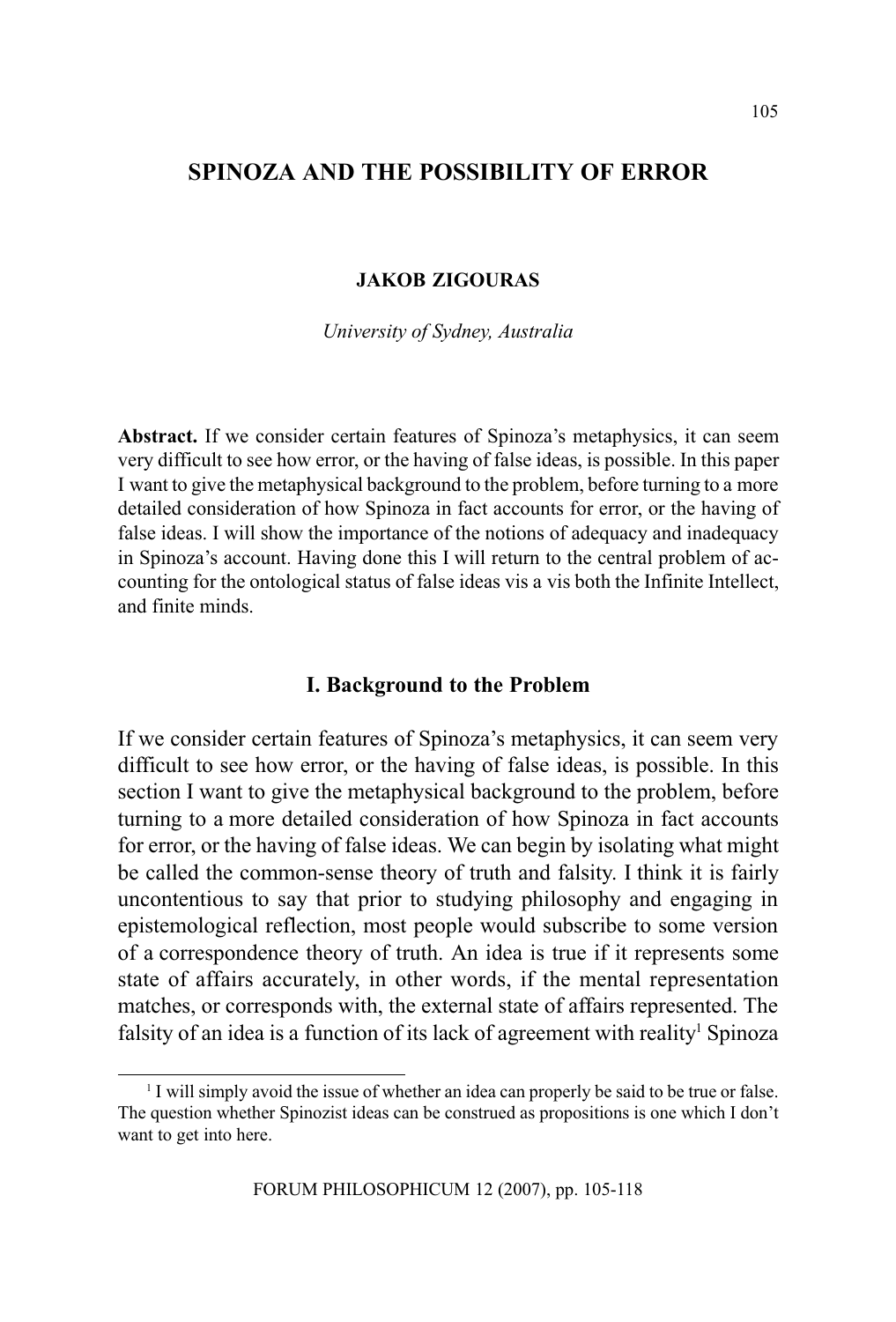seems to imply a correspondence theory of truth when he says in the *Ethics* that,  $A$ , true idea must agree with its object"  $(E, I, P6)$ .

The problems emerge when we come to (E, II, P5-7). In these propositions Spinoza outlines the causal autonomy of the attributes and of their respective modes<sup>2</sup>, while at the same time affirming their complete structural agreement, or correspondence.<sup>3</sup> This agreement is so perfect, that, despite the independence of the attributes, substance conceived through the attribute of thought and substance conceived through the attribute of extension are not two substances, but one and the same substance conceived in two ways. This identity applies at the level of modes also. A thing existing in nature, i.e. a mode of extension, and the idea of that thing, i.e. a mode of thought, are "one and the same thing  $(...)$  explained through different attributes"  $(E, II, P7)$ .

In the light of these metaphysical doctrines, it is difficult to see how Spinoza can account for the possibility of error, in the sense of a failure of correspondence between idea and thing. It seems as if every idea must necessarily agree with its object. And, if we understand the truth of an idea as its agreement with its object, then it would seem that every idea is necessarily true. Indeed, at first glance, it seems that Spinoza supports this conclusion when he states that, All ideas, insofar as they are related to God, are true"  $(E, II, P32)$ .

The demonstration of this proposition makes clear that here truth is being understood in terms of the criterion of agreement with the object stated in (E, I, A6). And the universal truth of ideas insofar as they are related to God is explicitly connected to the perfect agreement of the orders of extension and thought affirmed in (E, II, P7).

The situation appears equally problematic, when we consider the status of our own minds as modifications of the attribute of thought, and as contained within the idea of God, or the infinite intellect. The infinite intellect of God is the eternal, infinite, and immediate mode of the attribute of thought. In the *Short Treatise*  $(I, IX, 3)$  Spinoza describes it as a "product or immediate creature of God, also created by him from all eternity, and remaining

<sup>&</sup>lt;sup>2</sup>, The modes of each attribute have God for their cause only insofar as he is considered under the attribute of which they are modes, and not insofar as he is considered under any other attribute"  $(E, II, P6)$ .

<sup>&</sup>lt;sup>3</sup>, The order and connection of ideas is the same as the order and connection of things" (E, II, P7).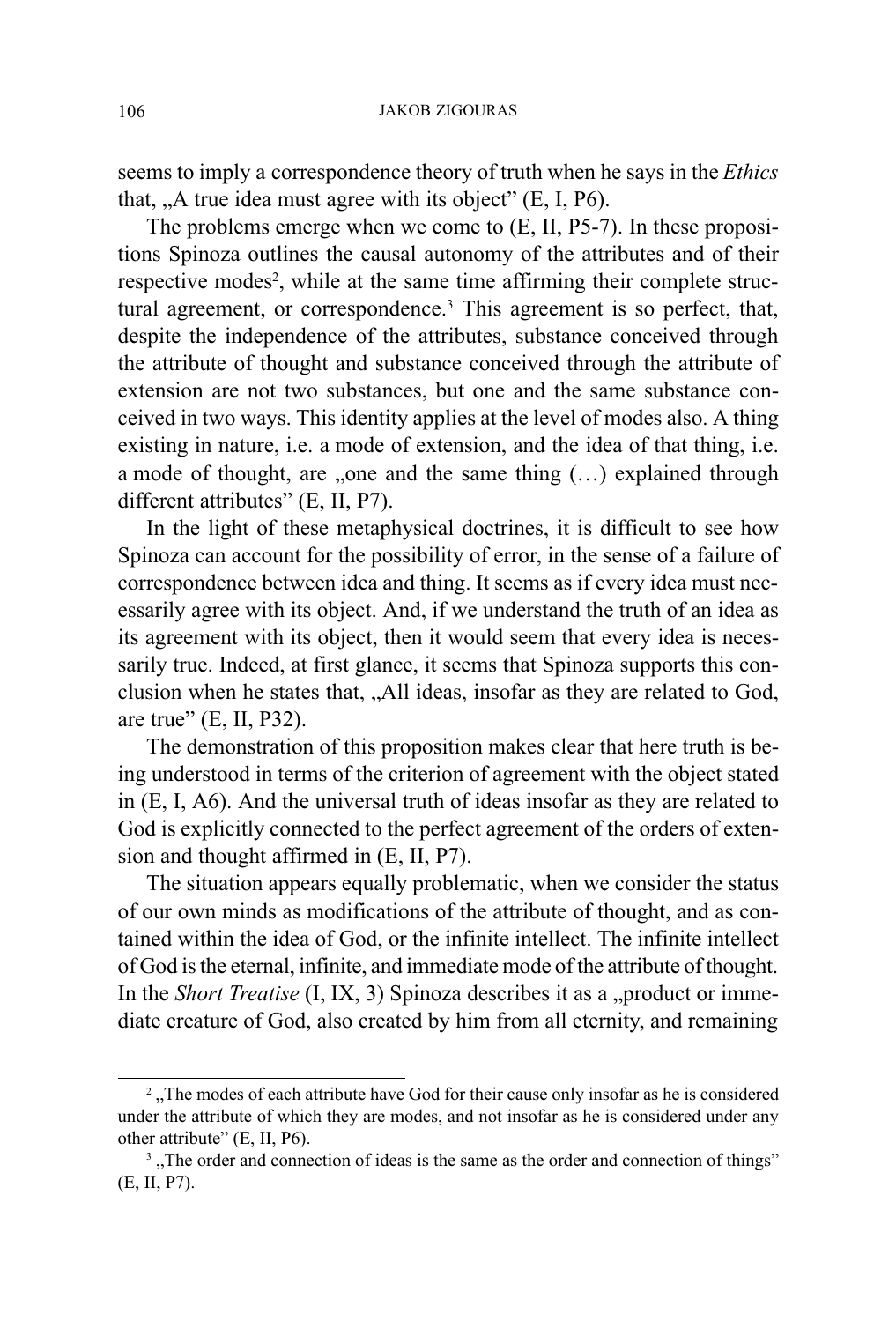immutable from all eternity. Its sole property is to understand everything clearly and distinctly at all times.

This infinite intellect consists in a unique and infinite act of comprehension which contains objectively everything which is contained formally in nature, or, in other words, God's attributes and their modifications (E, I, P30 and E, II, P3-4). As a finite mode of the attribute of thought, the human mind is part of this infinite intellect. Since the parallelism between thought and extension is reflected at every level, including that of finite modes like the human mind, its ideas and their objects, it would seem that the universal agreement of all ideas with their objects, or their truth insofar as they are related to God, must apply also at the level of human ideas and their objects. The implication being that our ideas cannot be false, since they will always agree with their objects.

Clearly, whatever account Spinoza gives of error, it will not be applicable to ideas insofar as they are related to God. Nor will falsity be accounted for in terms of a lack of correspondence between idea and thing. As we will see, Spinoza's account of falsity is connected rather to the notions of adequacy and inadequacy. And ideas will turn out to be inadequate only, "insofar as they are related to the singular Mind of someone"  $(E, II, P36)$ . We have already seen that (E, II, P32) affirms the ontological and epistemological priority of true ideas.

Another proposition of direct relevance to the question of error or falsity is (E, II, P33), which follows straightforwardly from (E, II, P32). Since there is no falsity in God, and since there can neither be, nor be conceived, ideas outside of God, the characteristic of falsity in false ideas cannot be anything positive. Given that it is nothing positive, falsity is defined as  $x$ , the privation of knowledge which inadequate, or mutilated and confused, ideas involve"  $(E, II, P35)$ .

It is made clear that this privation is neither an "absolute privation" (by which Spinoza seems to mean a state of negation affecting both minds *and* bodies<sup>4</sup>), nor absolute ignorance.<sup>5</sup> The distinction between error and absolute ignorance is clearly a function of the correlation of the orders of thought and extension. Since the human mind exists within the infinite intellect of God, and since this infinite intellect is in perfect correspondence with the order of things in extension, it is simply impossible for the human mind to

 $<sup>4</sup>$ , For it is minds, not bodies, which are said to err, or be deceived" (E, II, P33).</sup>

 $<sup>5</sup>$ , For to be ignorant and to err are different" (E, II, P33).</sup>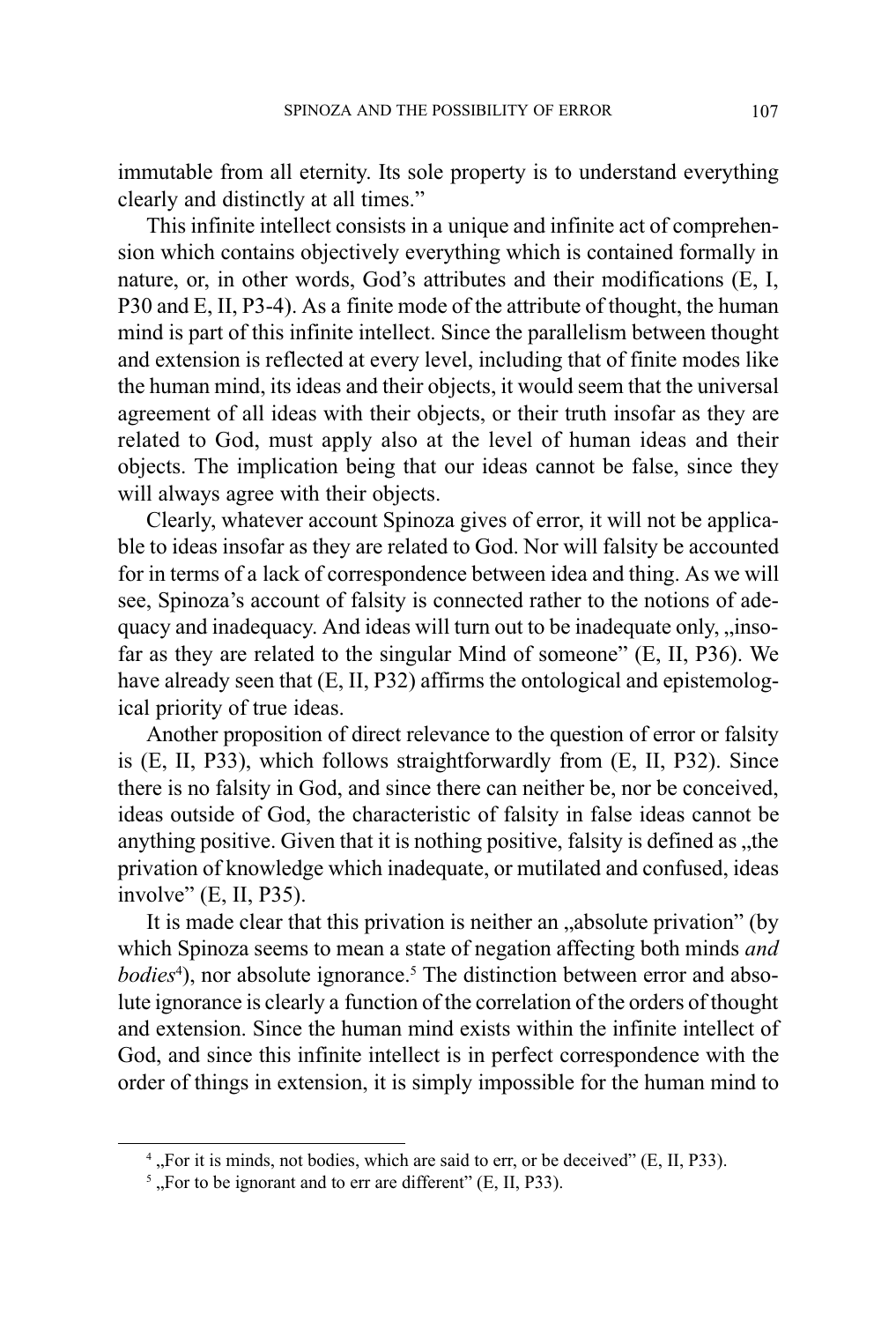be in complete ignorance. This is because such ignorance would necessarily involve existing outside of the infinite intellect, which is impossible. By the sheer fact that the human mind exists in the infinite intellect it must contain at least some true ideas.

Having determined the ontological and epistemological status of falsity in the propositions mentioned above, in (E, II, P41), Spinoza locates falsity epistemologically in the first kind of knowledge or imagination. Falsity has been defined as the privation of knowledge involved in inadequate, mutilated and confused ideas. Now it is made clear that such ideas are found solely in the first kind of knowledge. "Knowledge of the first kind is the only cause of falsity, whereas knowledge of the second and third kind is necessarily true"  $(E, II, P41)$ .

We now have the basic elements we need. Ideas, insofar as they are related to God, are necessarily true. The ideas involved in the second and third kinds of knowledge are, likewise, necessarily true. There is thus a clear connection between the second and third kinds of knowledge and the order of ideas as they exist in the infinite intellect of God. Falsity on the other hand, is, in some sense, a function of imagination, which grasps ideas in a confused, mutilated way.

Now we turn to an account of Spinoza's theory of ideas, and explain what Spinoza means when he says that the ideas involved in the first kind of knowledge are the only cause of falsity.

## II. The Theory of Ideas

As we have already seen, Spinoza's first statement about the nature of ideas, in the *Ethics*, is at  $(E, I, A7)$ , where he says that, "A true idea must agree with its object"  $(E, I, A7)$ . The word «object» here translates the Latin ideatum and names the intentional correlate of the *idea*, i.e. that mode of the attribute of extension of which it is the idea. Here Spinoza provides the extrinsic mark of truth. As Roger Scruton (1989, p. 64) puts it, "every idea (...) displays what Spinoza calls the extrinsic mark of truth, namely an exact and necessary correspondence to its *ideatum* (E, II, D4)".

Scruton is quite right to point out that the possibility of false ideas is connected with the fact that ideas, although necessarily possessed of the extrinsic mark of truth, or relation to their objects, may nevertheless lack the intrinsic marks of truth (1989, p. 64). But before we discuss what the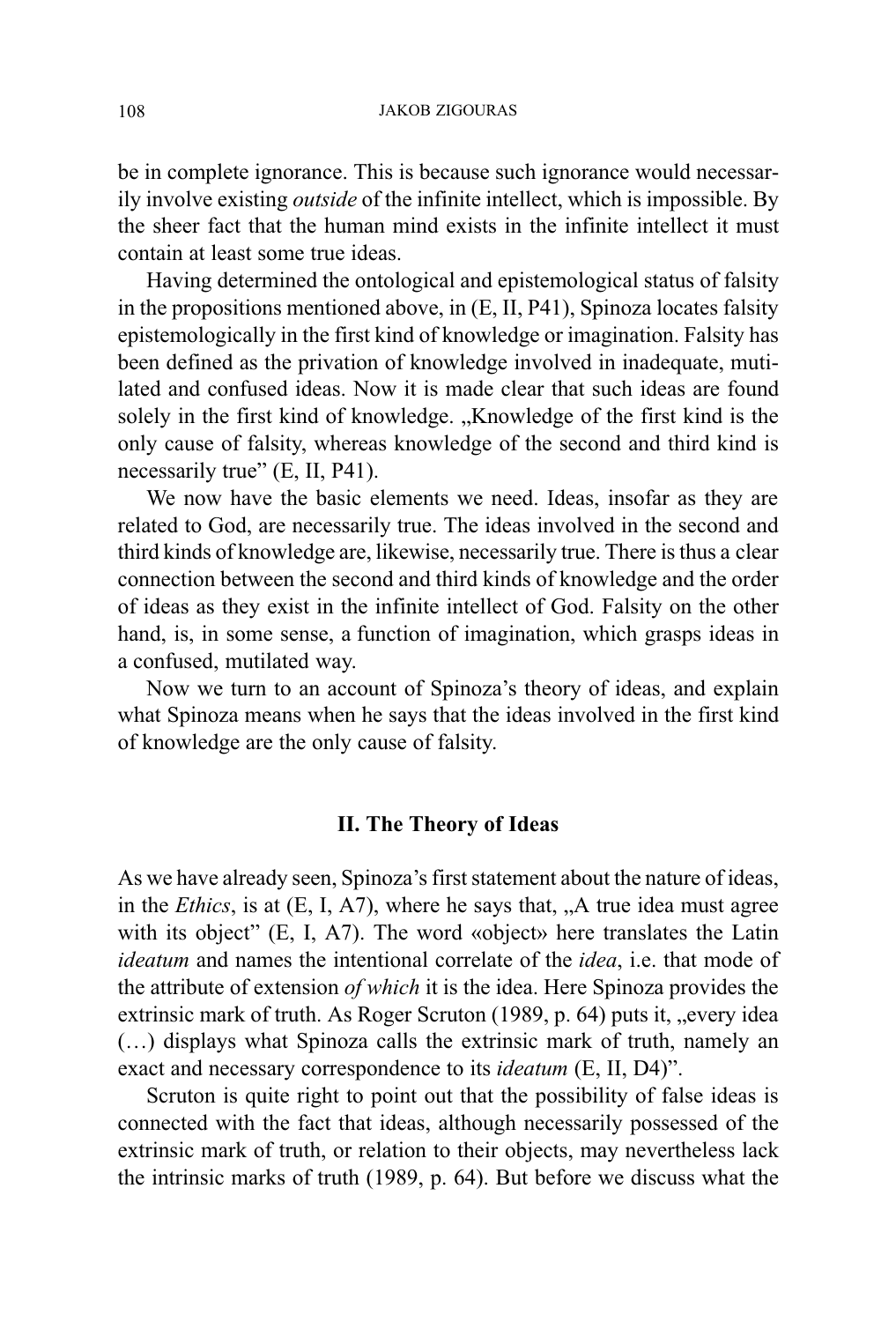intrinsic marks of truth are, we should examine some more of Spinoza's account of ideas.

At (E, II, D3) Spinoza defines an idea as a «concept» which the mind forms solely from the fact that it is a modification of the attribute of thought. He uses the term «concept» because he wants to define the idea as ..an action of the mind"<sup>6</sup> rather than a passive affection of the mind, caused by the object in extension. This clarification derives its justification from Spinoza's denial of any causal interaction between the orders of thought and extension.

One important consequence of this is that a Spinozist «idea» is in no way *derived from* its object, in the way assumed by theories which see the idea as deriving its content from the object by some process of representation. Spinoza does sometimes speak of representation, and the objective being of ideas, or their *intentionality*, may seem to suggest a relation of representation. However, it would be a mistake to think of the Spinozist idea as a kind of mental intermediary, occupying the space between the mind's eye and its external object. The Spinozist idea is better conceived as a conceptually informed, and essentially judgemental, act of awareness whose direct object is some modification of the attribute of extension, even if, as in the case of perception of external objects, this direct object is an affection of the body, rather than, e.g. the sun. We can get a sense of the closeness of the relation between idea and ideatum if we consider that, in accordance with Spinoza's view, a child could not learn its first concepts from objects, since even the very first object of which it was cognisant would have to be the object of a corresponding idea in the child's mind.<sup>7</sup> The objects, and the ideas which constitute the awareness of those objects, would arise simultaneously but autonomously.

The next definition I want to look at (E, II, D4) takes us back to our earlier discussion of the difference between extrinsic and intrinsic marks of truth. In this definition, Spinoza explains that the adequacy of an idea is a function solely of its possession of the intrinsic marks of truth. This does not mean that an «adequate» idea has no relation to an object. On the con-

 $<sup>6</sup>$ , By idea I understand a concept of the Mind that the Mind forms because it is a thinking</sup> thing. Exp: I say concept rather than perception, because the word perception seems to indicate that the Mind is acted on by the object. But concept seems to express an action of the Mind"  $(E, II, D3)$ .

 $<sup>7</sup>$ , To him, all ideas are equally innate, since they are all modifications of the attribute of</sup> thought, and none is  $\alpha$  caused" by anything in the realm of extension" (Allison 1987, p. 114).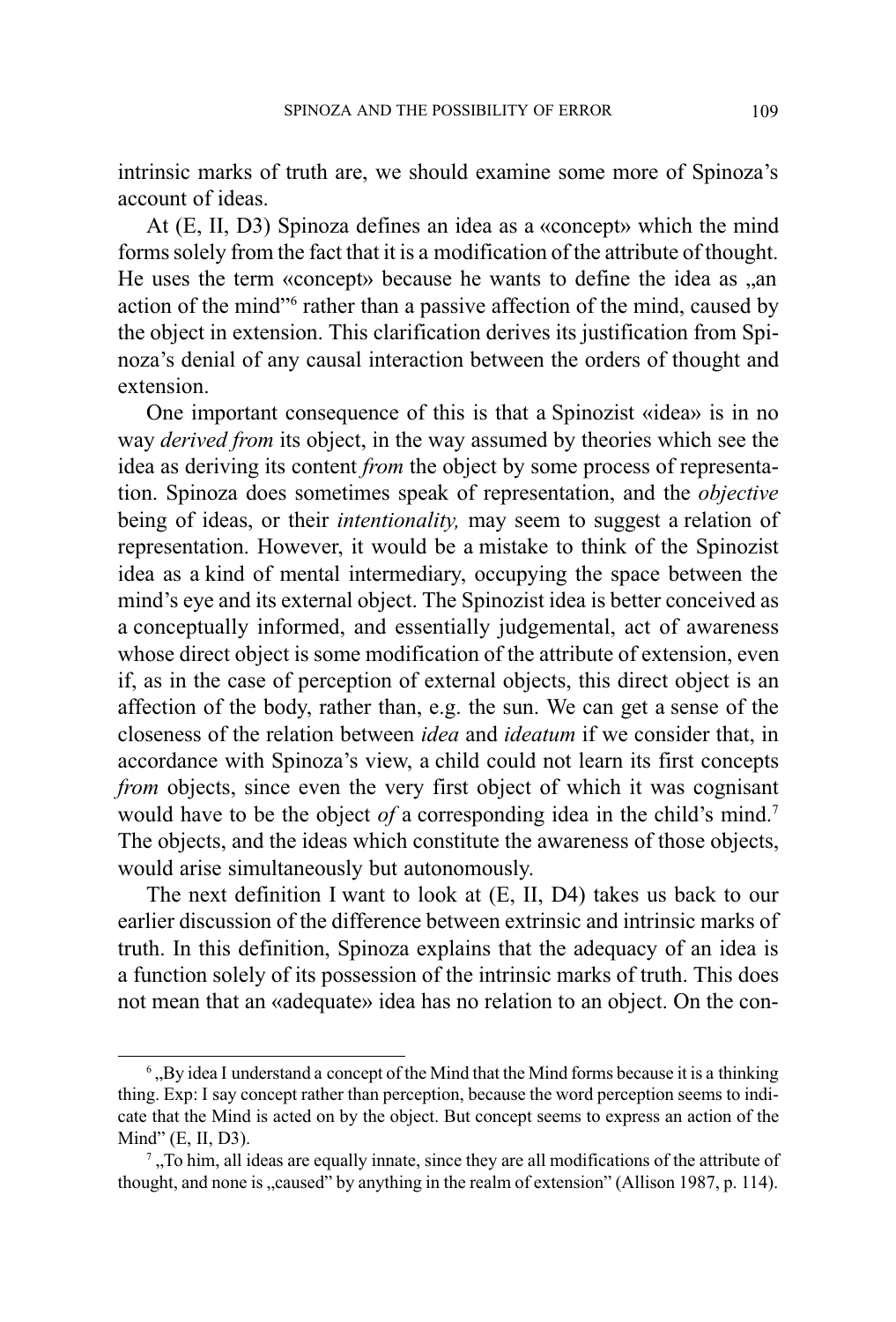trary, it is only in having an adequate idea (an idea which has the intrinsic marks of truth) that we can determine the character of the object corresponding to it. As we have seen above, every idea necessarily agrees with its ideatum. At the same time, as long as an idea lacks the intrinsic marks of truth, or is inadequate, the sheer knowledge that it must agrees with its ideatum does not suffice to tell us what its ideatum is.

 The most important intrinsic properties of the idea seem to be, firstly, the degree to which it is appropriately integrated into the order of the infinite intellect of which we are a part, and secondly, the degree to which it is transparent to our understanding, that is, the extent to which we can see all that follows from it. But since an idea will always agree with its proper ideatum, we can also express this as Allison does, by saying that an idea is adequate if we are able to deduce from it all of the properties of its ideatum.<sup>8</sup> The example Allison gives helps to further illuminate the nature of adequacy. He makes the point that the concept of a triangle, which a person without geometric knowledge has, is inadequate because that person would be unable to derive the various geometric truths that follow from this concept. In other words, his idea is like a vague perception of something, which makes out its general outlines, but does not command a clear perception of its intricate details.9

Now let us consider the example Spinoza gives, at (E, II, P35), of our sensory perception of the sun. According to Spinoza, we imagine it to be about 200 feet away from us". In order to clarify what Spinoza means by  $\mu$ ; imagine" here, it is helpful to turn to  $(E, II, P17)$  where Spinoza discusses this issue. By "images" he means those affections of the body whose ideas involve an affirmation of the presence of external objects. Obviously the sun is not 200 feet away from us. It is both much further away, and much bigger than it appears. In what, then, does the falsity of our sensory idea consist? Spinoza says that the imagining itself is not false, qua imagining. We do indeed have an idea which presents the sun to us as a certain size and a certain distance from us. According to Spinoza, the falsity consists in

<sup>&</sup>lt;sup>8</sup>, The basic feature of an adequate idea... is its completeness... an adequate idea is simply one from which the properties of its ideatum can be deduced. (Allison 1987, p. 103).

<sup>&</sup>lt;sup>9</sup>, The mathematician's idea of a triangle is adequate because all the mathematically relevant properties of the figure can be derived from it. Correlatively, the conception of a triangle possessed by someone ignorant of geometry is inadequate precisely because this cannot be done." (Allison 1987, p. 103).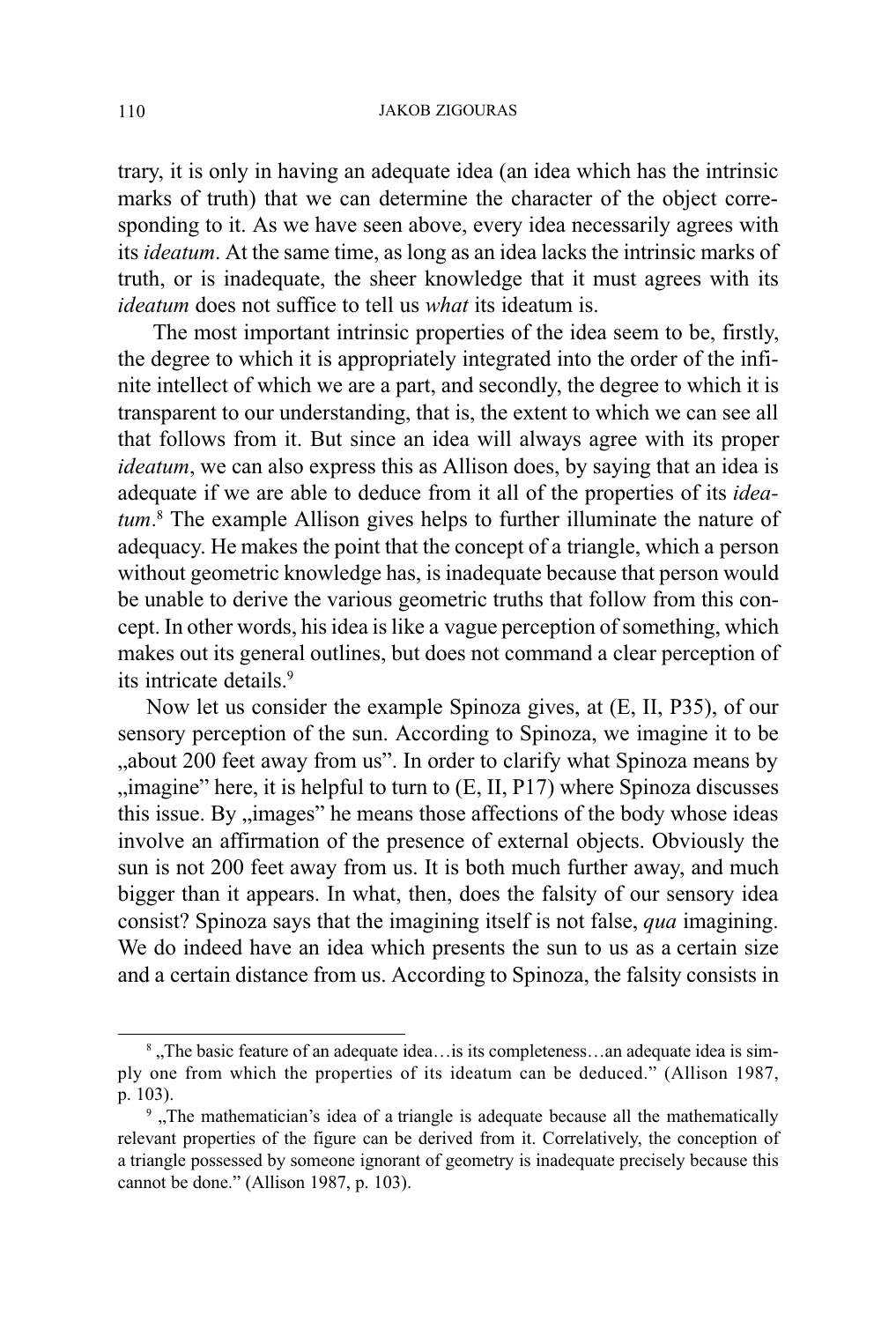the fact that while we have the sensory idea we lack the ideas of its true distance and of the causes of us imagining it as 200 feet away. However, it is not that we imagine it as we do because we lack other relevant ideas. Even when we learn its true distance, and learn all of the factors involved in causing us to have that perceptual experience, it nevertheless continues to look closer than it really is.

Spinoza expresses the last point by saying that ..an affection of our body involves the essence of the sun insofar as our body is affected by the sun. (E, II, P35). This perceptual appearance has a certain necessity to it. Given the laws of nature, the nature of our perceptual organs and so on, the sun must appear as it does. In a similar way, an object far away will necessarily appear smaller than one nearby, even if the objects are, in fact, the same size. Even when I learn its true distance, and understand the necessity of the sensory idea qua sensory idea, I will continue to have the same sensory idea when I look at sun, even while I have other ideas which re-contextualise that appearance in a way that changes its significance.

In some sense then, an inadequate idea is like a case of mistaken identity. Initially, when I had only the content of the appearance to work with, I made a judgement about the distance of the sun on the basis of an appearance, which I took at face-value, as if it were an adequate perception of the sun. Now, I know that the ideatum of the sensory idea is not, in this case, the sun, but an *affection of my body* caused by the sun.<sup>10</sup>

In acquiring adequate ideas of the sun, I learn to recognise the intrinsic relativity of my perceptual experience, and correct it through a knowledge of the relation between the sun and my body which transcends the relativity of imagination. The appearance persists, but is, in a sense, negated or transformed, by the rational explanation. It is now recognised as appearance, and its relativity is recognised *as relativity*, from the standpoint of an intellectual order which is not relative.

We thus have a distinction between two orders of ideas, the order of imagination, or the "common order of nature", and the order of the intel-

<sup>&</sup>lt;sup>10</sup> "The image which constitutes the perception of the sun is indeed an idea. But the ideatum of that idea is not what the perceiver takes it to be. It is not the sun, which is represented quite falsely as a small red ball a few feet in diameter swimming through a sea of blue. The true ideatum of this idea is, rather, the modification in the body of which it is, so to speak, the mental aspect. Being inadequate, however, the idea is referred not to the bodily process which is its material correlate, but to the sun, of which it presents only confused and partial cognition." (Scruton 1989, p. 64).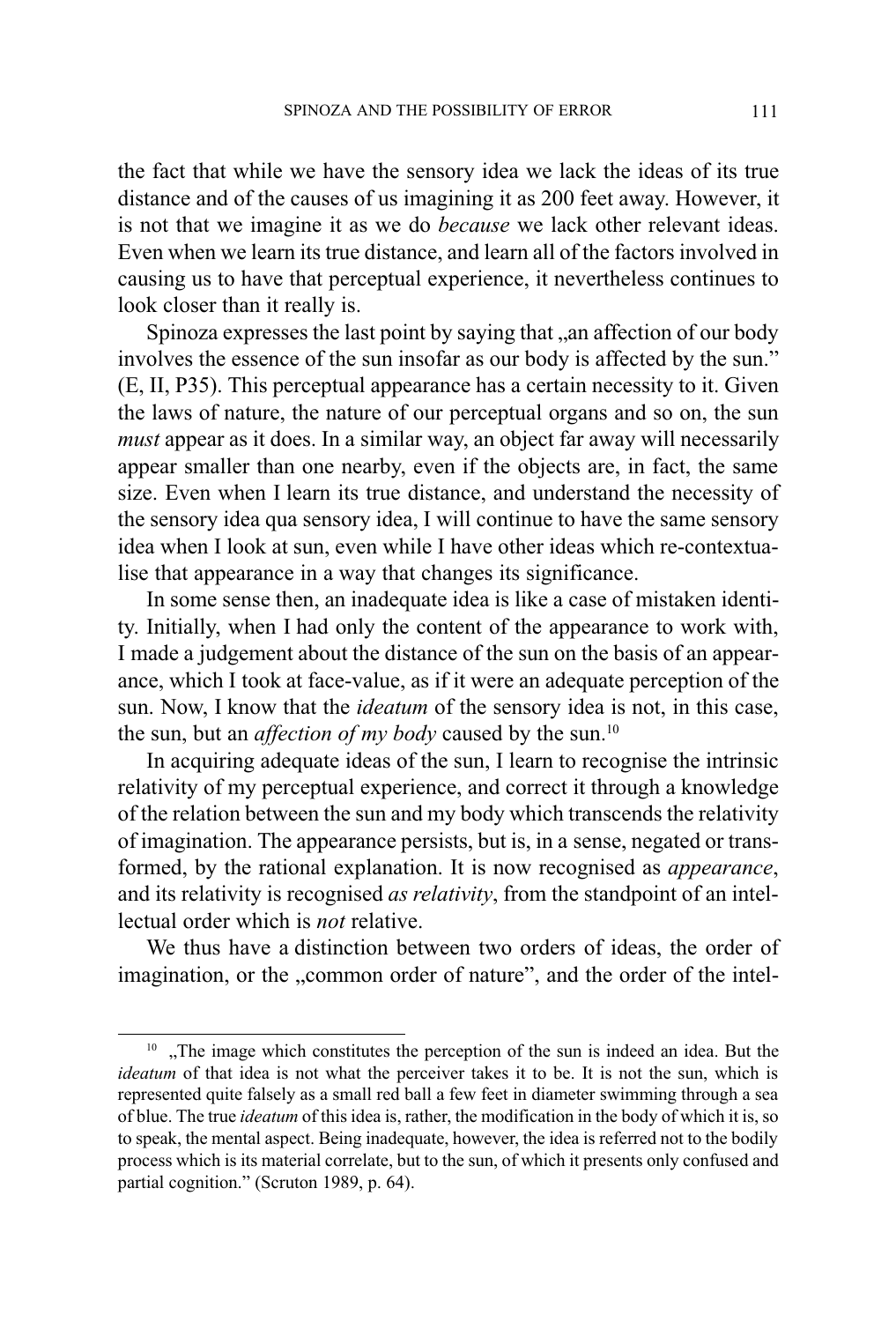#### JAKOB ZIGOURAS

lect. The two necessarily co-exist. We cannot get rid of the relativity of imagination because we are embodied beings who relate to an external world through sense-organs. In order to escape it we would have to be disembodied, purely intellectual beings, which we are not. At the same time, sense perception, and the system of imaginative ideas formed on the basis of sense perception, cannot give us adequate knowledge of reality.

Relativity and the fortuitous association of ideas is built into the very character of our perceptual experience of the world. As long as we naively allow our perceptual experience to dictate to us a picture of what the world is really like we will be in error.<sup>11</sup> However, the error will consist not in the appearances themselves, but in our failure to recognise them as appearances, therefore as relative, and to correct them through ideas of the pure intellect. The order of the intellect, unlike the order of imagination, is not relative. Since, ultimately, the order of the intellect is the order of the infinite intellect, which is in perfect agreement with the true order of nature, and since our intellects are parts of this infinite intellect, it is possible for us to correct, though of course only partially, the relativity of our sense perception and the mental representations of the world based on those perceptions.12 Error, then, consists primarily in a kind of naïve realism about perception, or the failure to understand the relativity of the system of ideas based on perception. This turns out to be simply the failure to correct perceptually derived systems of ideas by means of our access to the unchanging order of the infinite intellect, which is the "same for all".

## III. Some Problems with Spinoza's Account of Error

The account of error provided here is, in its general outline, plausible. But some serious problems remain. First of all, it is difficult to understand how sensory and imaginative ideas can form any sort of totality, or even set of unified objects, for the infinite intellect. The account that Spinoza gives of the first kind of knowledge, especially sense-perception, seems to present

 $11$ , Perceptual ideas reflect the condition of the organism in its interplay with the environment... insofar as the mind takes such ideas to represent some external thing as it is in itself, rather than the manner in which that thing affects its own sensory apparatus, it inevitably falls into error." (Allison 1987, p. 107).

<sup>&</sup>lt;sup>12</sup>, Error is avoided insofar as our thought follows the , order of the intellect." (Allison 1987, p. 107).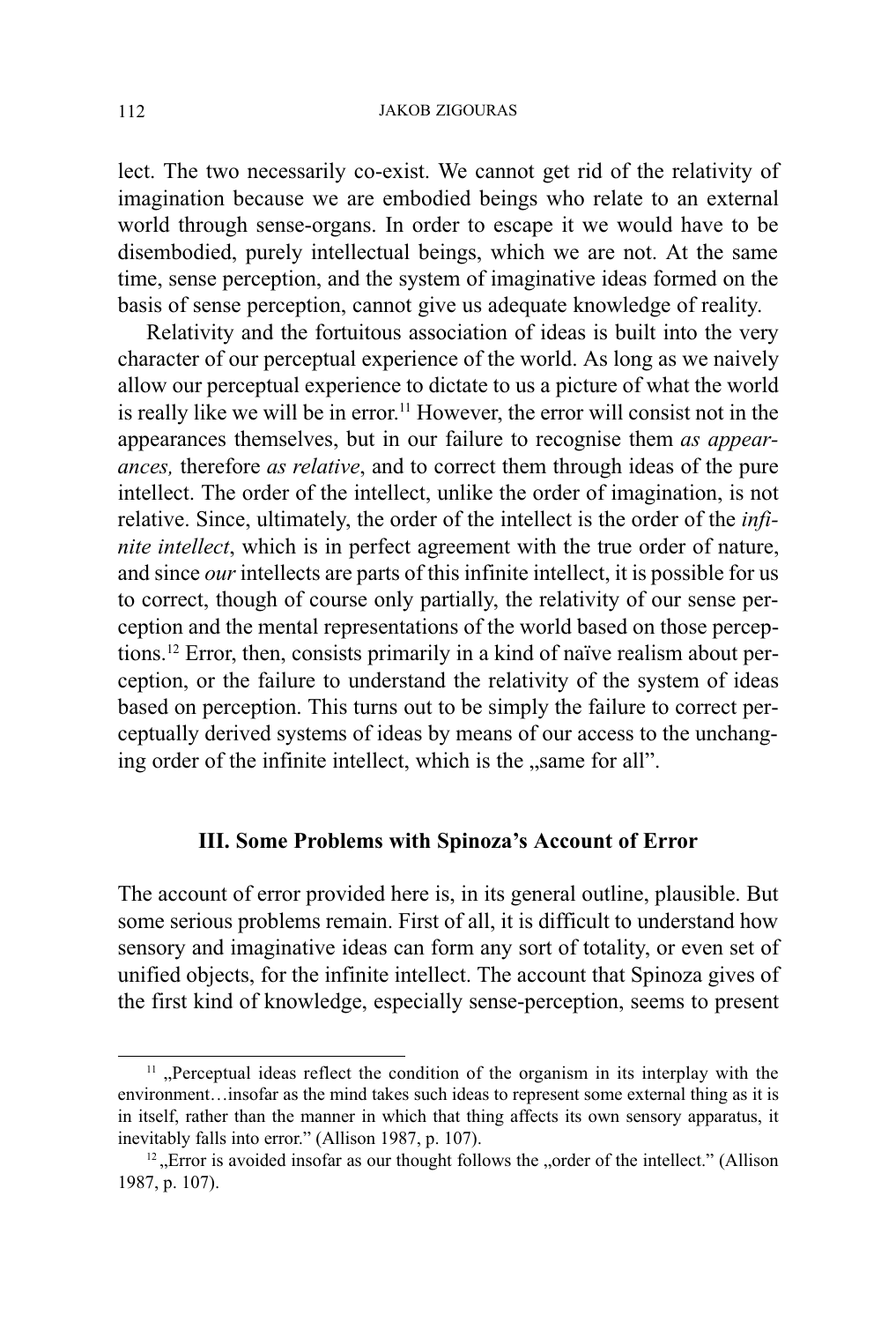it as necessarily fragmented and subject- relative. A phenomenological examination of perceptions supports this characterisation. It seems to be a necessary feature of sense perception and imagination that it can only represent one side of an object at a time. Spinoza does not, as far as I know, discuss this example, but it is clearly consistent with his account of perception. Even if I was in orbit I could never see the "front" and the "back" of the moon at the same time. To give another example, the apparent size of objects will necessarily vary in accordance with their varying distance from my sense organs.

This has some important, though perhaps counter-intuitive, implications. First of all, it suggests that the whole of nature, i.e. the system of things which is in perfect agreement with the infinite intellect, is not a possible object of sense perception. Obviously it isn't a possible object of sense perception for us, but this not all. Rather, it would seem that the whole of nature, insofar as it is in agreement with the order of the infinite intellect, cannot be the sort of thing that could be perceived, as opposed to conceived, by any being. In one sense, the relation of the infinite intellect to the whole of nature clearly cannot be perceptual, since it lacks sense organs. But one can admit this obvious fact and still imagine that the whole of nature, considered by itself, without relation to the infinite intellect, is a sensible object (of infinite complexity perhaps), meaning that it could, conceivably, be perceived by a being who, for example, was large enough, or who had sense organs of the requisite complexity. What I'm suggesting is that this sort of perspective on the whole of nature is not a possibility in Spinoza's system, despite his, to my mind misleading, talk about the «face of the whole universe». In other words, I am claiming that in Spinoza's system, the whole of nature must constitute a rational, and not a sensible unity.

I will give one final illustration of this before I move on. Having recognised that we can only ever see one side of the moon at a time, we might still believe that the synthesis of all the possible perceptual perspectives on the moon exists as a sensible, rather than as a conceptual, synthesis. A moments reflection shows that this is not so. What we mean by a sensible, or a perceptual, object, is an object such as it appears to us in sense perception. Also, perhaps, such as it could conceivably appear in sense perception. But it is not conceivable that a being with senses could see, e.g. the moon, as a perceptual totality, i.e. as a perceptual synthesis of all possible perceptual perspectives on the moon. What we mean when we speak of "the moon as a whole" is essentially a rational synthesis of perspectival perceptual images of the moon, guided by the concept of a sphere. We know that the moon is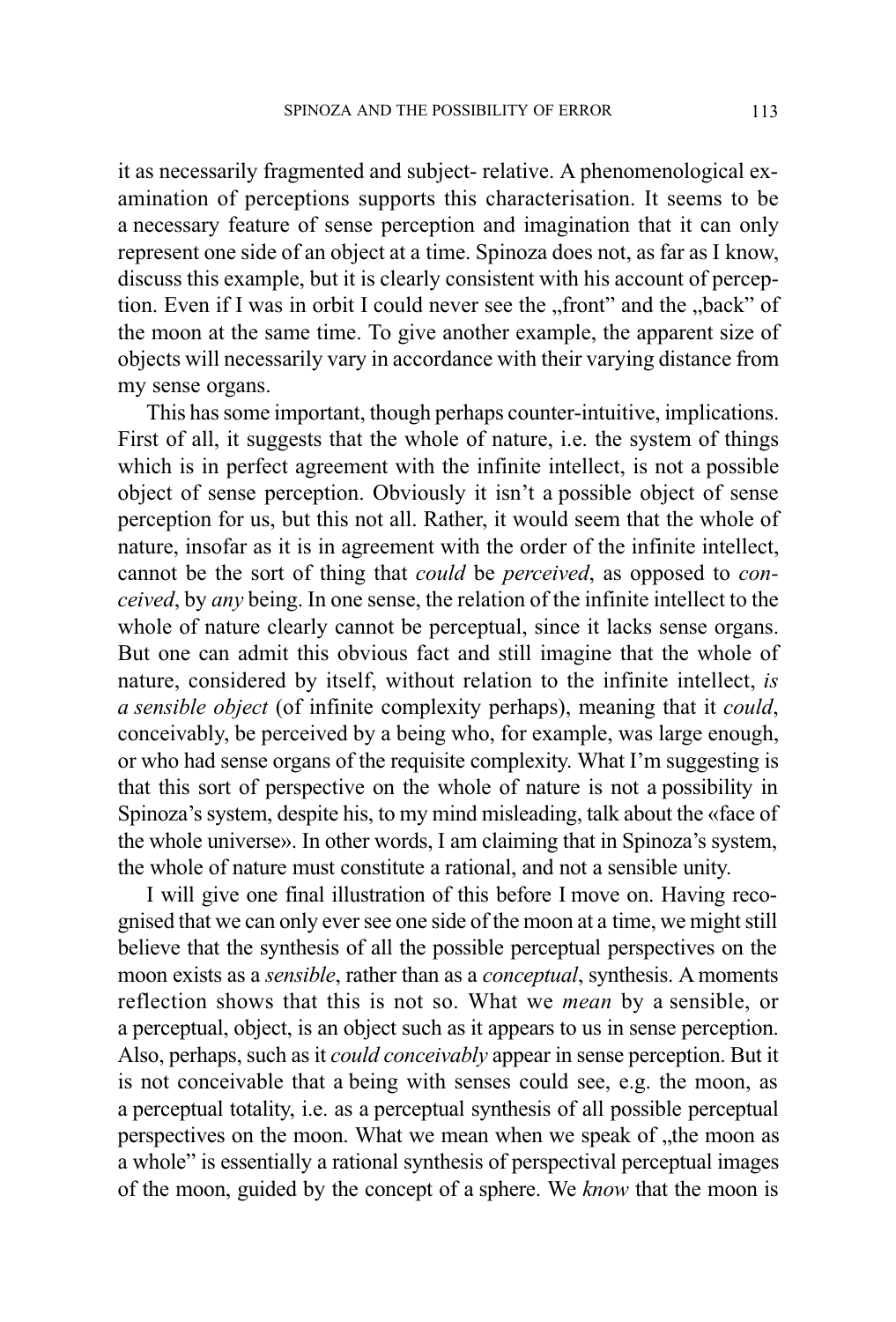roughly spherical, but its rough sphericity is a conceptual and not a perceptual fact. Of course, this does not mean that the perceptual experience is not crucial. Perhaps a more accurate way of putting this would be to say that the moon as a whole" is a conceptual synthesis of perceptual experiences. If we did not have the concept of a sphere, of a three-dimensional body, etc. we could never conclude, solely on the basis of perceptual aspects of the moon, that it was a three dimensional, roughly spherical, body.

All this leaves the ontological status of sensory ideas quite mysterious. It would seem to suggest that sensory ideas cannot exist for the infinite intellect, precisely as sensory ideas, i.e. in their essential fragmentariness and subject-relativity. But these features are, precisely, what is essential about sensory ideas. Therefore, in some sense, it seems that sensory ideas do not exist in the infinite intellect. But if they do not exist there, then where do they exist?

A connected, but slightly different problem remains in relation to the elusive ontological status of false ideas. Spinoza says at one point that the true is related to the false as being is to non-being (E, II, P43). When Spinoza describes the difference between true and false ideas, or, in other words, adequate and inadequate ideas, he seems to imply that nothing really changes in the original sensory idea when it is supplemented by other, more adequate, ideas of, e.g. the sun. But this doesn't seem to fit with the overall sense of that example. Certainly the sensory idea remains even once I know the true distance of the sun, and is in some sense the same as it was before. But in another, more important sense it is not the same. For originally it was the sole content of the judgement about the sun. It determined my understanding of the nature of the sun and its relation to me. Now it no longer does so. It is there, but I interpret it differently, as *appearance*, whereas before I took it to be an adequate perception of the objective distance of the sun, its size, and so on.

The difference I am trying to bring out here can illustrated by considering the well-known phenomenon of the perceptual double-take. Imagine you are walking in the forest at dusk and, suddenly, you are startled to see a figure crouching silently in the undergrowth. Your pulse races and you experience momentary fear. Then, just as suddenly, you "realise", or, in other words, see, that it is really a tree trunk, that looks like a man, in this light and from this angle. The perceptual content in some sense remains the same, the object hasn't literally changed, nor have you moved your head, but something has changed in your interpretation of the perceptual content. Now you may find that you can simulate the illusion again, just as one can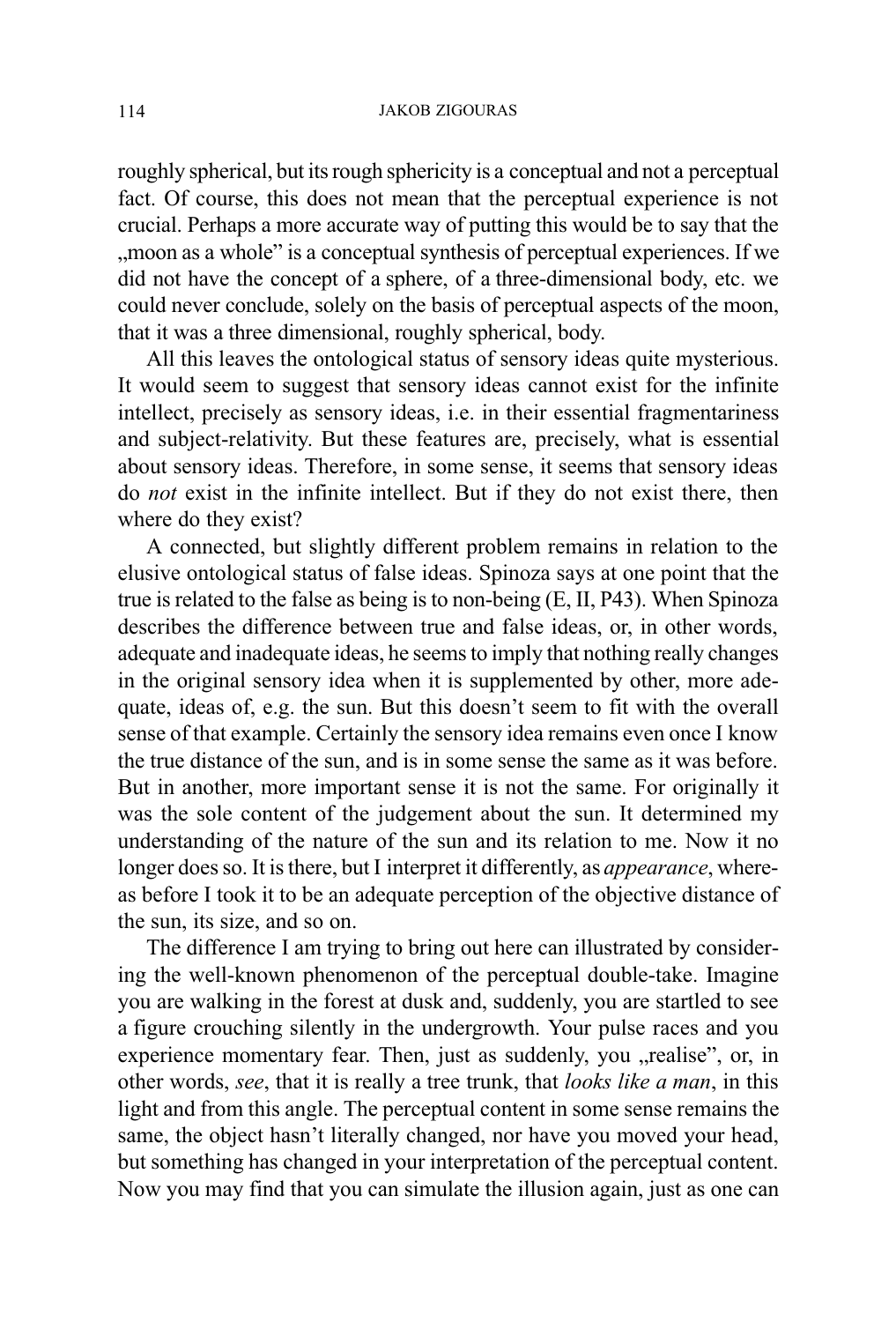switch between the two aspects of the famous duck/rabbit picture. Doing this, you can re-experience the "appearance" (now understood  $as$  an appearance) of the figure crouching in the bushes, and yet know, at the very same time, that it *is not* a human being, but a tree trunk.

Clearly, in some sense the content of the perceptual idea is not the same now as it was before, since, in the first instance you were fooled, whereas in the second case you are not. To put it metaphorically, in the first instance you were within the perceptual act in such a way that you could not see it from the "outside". Your whole consciousness was filled with the certainty: there is a figure crouching in the undergrowth. In the second instance, you are in some sense within the perceptual act, but now, the act is itself contained within a wider scope of awareness, which enables you to observe it, without being fully committed to it. And yet, the notion of degrees of commitment does not seem readily reconcilable with Spinoza's conviction that there is no distinction between the intellect and the will, and thus that every idea involves commitment to a judgement purely through its content as an idea. This account does not seem able to accommodate the fact that the nature of the commitment in the first and second instances changes in some important way.

 Margaret Wilson discusses the general problem of the status of false ideas with respect to the infinite intellect. Since I have a false idea, in this case about the distance between the sun and myself, and since my idea is a part of the infinite intellect of God, it seems to follow that there is, in God, a false idea. But this seems to contradict Spinoza's claim that "All ideas, insofar as they are related to God, are true." (E, II, P32). Wilson attempts to resolve this problem in a variety of ways, but admits that none are fully satisfactory. The persistent problem, according to her, is the seemingly irreducible fact that, "The uninstructed person does have the idea that, say, the sun is 200 feet away. But one is tempted to insist, this idea is false, period." (Willson 1996, p. 110).

Now, I think Wilson must be getting at something similar to what I have discussed above with regard to the double-take. The problem seems to be connected to the fact that acts of understanding, or acts of judgement, are essentially acts of a cognitive subject, and that these acts in some sense determine the scope and transparency of that subject's awareness. Spinozist ideas are not propositions, capable of existing independently of being thought. It is not as if someone has an idea in mind, and then, through a separate act of the mind, understands that idea. To think this way would be to ignore Spinoza's clear statement that ideas are not like mute pictures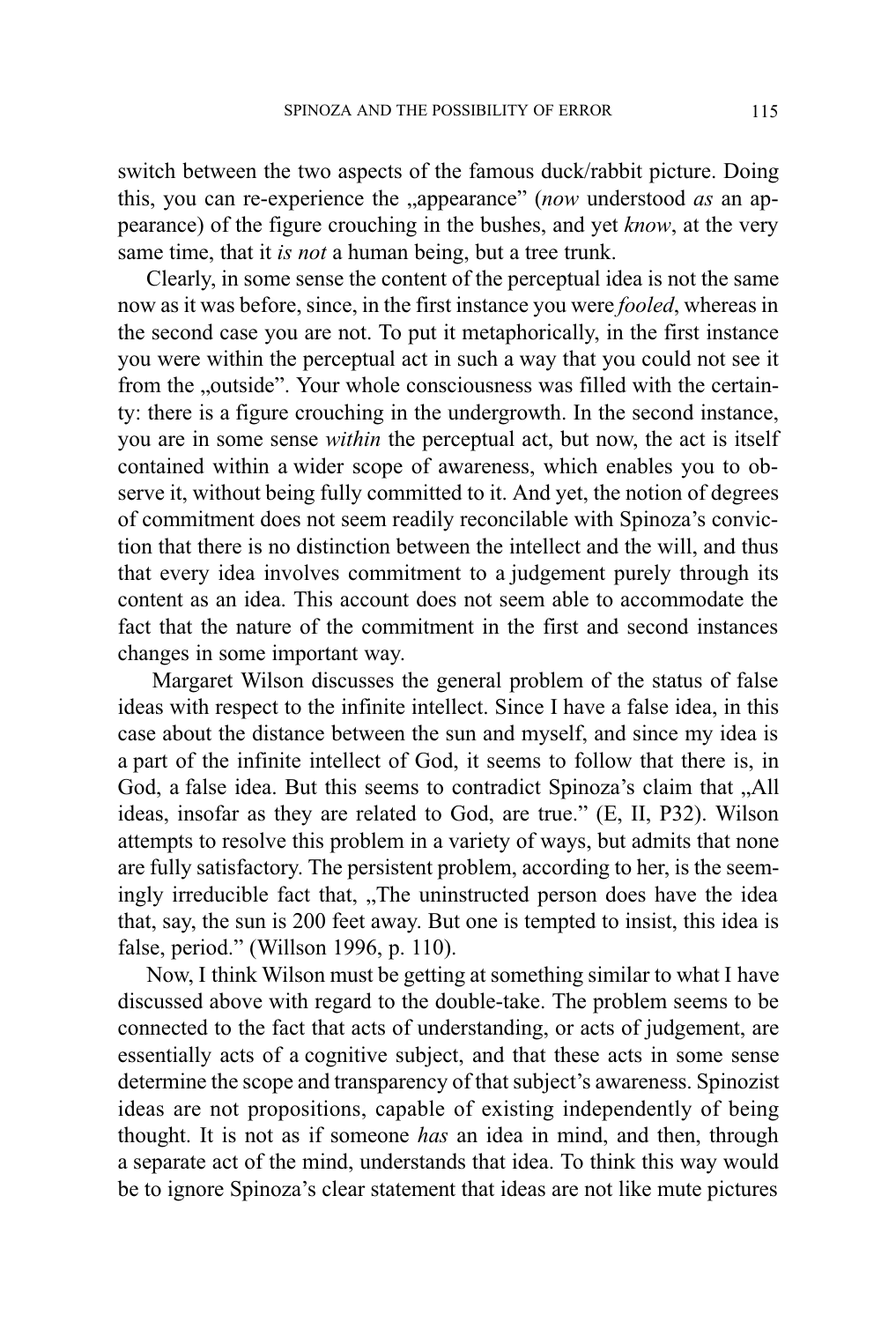#### JAKOB ZIGOURAS

on a panel, but always acts of understanding (E, II, P43) It is not the mere occurrence of a certain mental content, describable from a third-person perspective, but precisely a first person intelligible awareness of some content. But such an awareness seems to presuppose a subject, although this subject need not be distinct from its acts of understanding.<sup>13</sup>

This clearly connects up with our earlier discussion of adequacy. It may be remembered that we illustrated it by examining the difference between the concept of a triangle held by a trained mathematician, and that held by a person ignorant of geometry. The difference was essentially a difference in the depth and breadth of understanding. To give a sense of this depth, we spoke in terms of a move from a vague «perception» of the general outlines of the concept, to a clear perception of its internal structure. The difficulty comes when we consider that each stage on the spectrum from vague to clear perception of the content of a concept represents the perspective of a cognitive subject. This can be illustrated through the metaphor of looking through a camera. I can vary the focus and thus perceive some object more or less clearly and distinctly, but I cannot perceive it as in focus, and as out of focus, at the same time. I can only occupy one segment of the spectrum of adequacy at a time. Presumably, the infinite intellect occupies a perspective which is both totally comprehensive in scope, and perfectly adequate in terms of clarity of "focus". Since it comprehends all ideas, its knowledge clearly cannot be discursive, or involve any sort of inferential movement from idea to idea. It must grasp everything in a single, perfectly adequate intuitive act, in which it grasps both God's essence, and all that is contained within it, or follows from it.

Now, as long as one is prepared to accept that ideas, as acts of understanding, are essentially first-personal, as well as the impossibility of a subject occupying more than one perspective at a time (however complex that

 $13$  In connection with this, I agree with Lloyd in her criticism of Curley's reading of the relation between ideas and their objects as simply «logical», rather than intentional (Lloyd 1996, pp. 52-53). Curley (1969, pp. 119-143) suggests that the body can be taken as a set of facts, while the mind as a set of propositions describing those facts On that interpretation, the inclusion of the individual mind in the infinite intellect of God becomes the uncontroversial, but relatively uninteresting, claim that propositions about the human body are included in the totality of propositions about the world. But this fails to capture the way the Spinozistic mind takes body as its object  $-$  what we might now call the intentionality of the mind. In contrast to the external nature of the relation between propositions and facts, the relations between a Spinozistic mind and its body are imbued with the sense of a direct bodily awareness.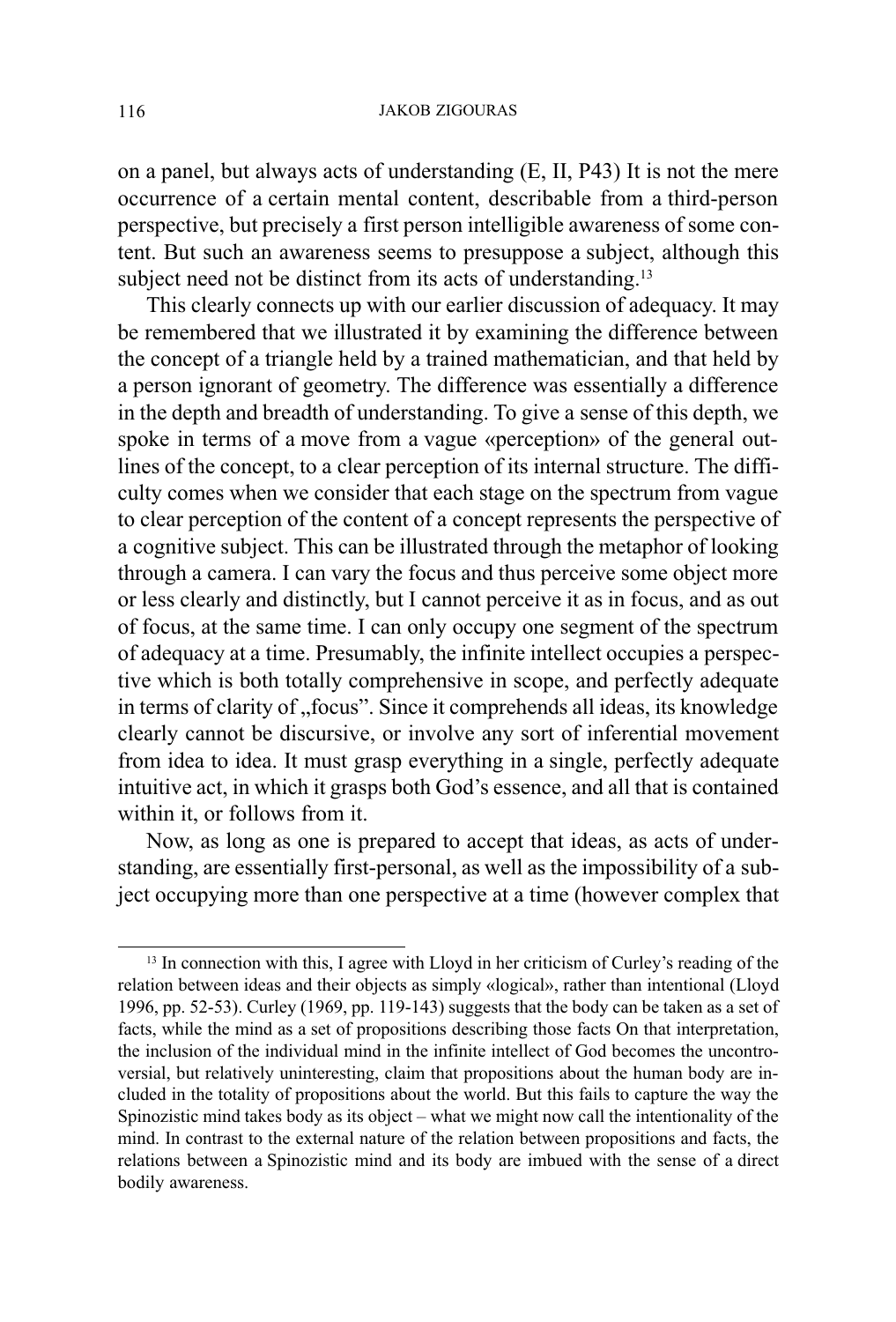perspective is), we are faced with the following dilemma: either the infinite intellect comprehends our ideas, in which case it contains within itself an infinity of mutually exclusive subject-perspectives, which seems absurd, or it comprehends our ideas, but in a sense which objectifies them, so that as they exist for the infinite intellect they are no longer the perspectives of this or that subject, in which case the relation between finite subjects and the infinite intellect is broken, and the status of finite subjects, as subjects, is relativised in a counter-intuitive way.

To go back a bit, I can reformulate Wilson's problem by suggesting that the sheer experiential fact of a cognitive subject being mistaken cannot be negated by the fact that another cognitive subject integrates the (false) idea into wider context of ideas, the lack of which made it false in the first place. For surely the one who is actually in a state of privation of knowledge is the one who has only the inadequate idea. And yet the fact that they are in such a state can only be determined from a standpoint outside of that state, a standpoint from which their error is no longer a privation, since it has, from that wider perspective, been reintegrated into the context from which it was torn. This exposes something paradoxical about the very idea of falsity, as it must appear in Spinoza's system  $-$  its elusive status as a kind of non-being.

Let's say that the uninstructed person says to a friend "the sun is 200 feet away". This friend has an idea of the true distance of the sun, and understands all the factors involved in the fact that the sun appears to be 200 feet away. The two them are standing looking at the sun. Both have the same, or pretty much the same, sensory idea. As far as imaginative knowledge goes, both perceive the sun as closer than it really is. The difference being that one lacks the information which would put his estimate of the sun's distance in the proper perspective. All he has is the sensory idea, which involves an implicit (false) judgement about distance. He is in error, but he does not know that he is in error. The judgement is not false for him, as he believes it to be true. His friend, on the other hand, does know that he is in error. She knows because the scope of her ideas in this matter extends beyond that of her simple-minded friend. She is able to point out his error, and yet she is not herself guilty of that error. In other words, she has the same sensory idea, but because of the presence of other ideas, she understands it as an appearance, and can compensate for this.

Let's now extrapolate this example to the relation between the finite mind and the infinite intellect of God. When ideas are related to an infinite intellect they necessarily become parts of the act of understanding of an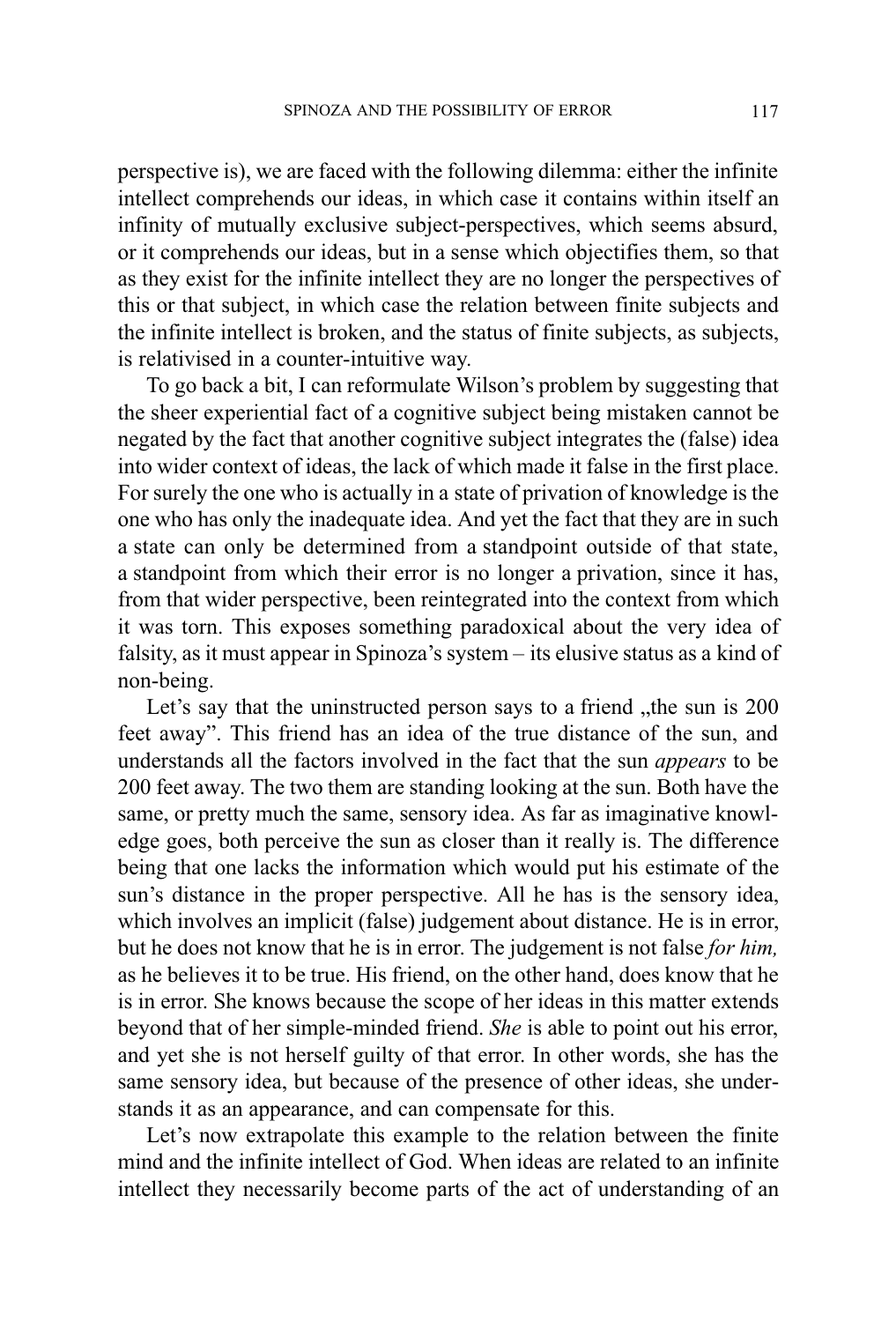infinite cognitive subject. The infinite intellect cannot be in error because it can never be in the position either of lacking relevant ideas, or of relating available ideas in incompatible ways. The infinite intellect involves an unchanging order against which all other, finite, intellects must be measured.

However, as mentioned earlier, this seems to deprive the finite intellect of its status as a cognitive subject. To put the sun example in first person terms, so long as I judge that the sun is 200 feet away, I am in error. The error is a function, not of the ideas themselves, but of the finite scope of my intellect, of the fact that it lacks other relevant ideas which, if present, would change my interpretation of the sensory idea. However, while I am in error, I do not know that I am. Only someone else, who has the relevant ideas, can know that my idea is false. The infinite intellect, obviously, does have all the relevant ideas. So, in a sense, the totality of false ideas could only be recognised as false from the infinite intellect's perspective. On the other hand, they couldn't be false for that perspective. As unsatisfactory as these apparent implications are, perhaps they point to something essential about the elusive nature of falsity as privation.

### **References**

- Allison, H., 1987, Benedict de Spinoza: An Introduction, New Haven: Yale University Press.
- Lloyd, G., 1996., Philosophy Guidebook to Spinoza and the Ethics, London: Routledge.
- Scruton, R., 1989,. Spinoza, Oxford: Oxford University Press.
- Spinoza, B., Ethics, in E. Curley (ed), The Collected Works of Spinoza, New Jersey: Princeton University Press 1985. Referred to in the text as E.
- Spinoza, B., Short Treatise on God, Man and His Well Being, in E. Curley (ed), The Collected Works of Spinoza, New Jersey: Princeton University Press 1985.
- Wilson, M.D., 1996, "Spinoza's Theory of Knowledge", in D. Garrett (ed.), *The* Cambridge Companion to Spinoza, Cambridge: Cambridge University Press, pp. 89-141.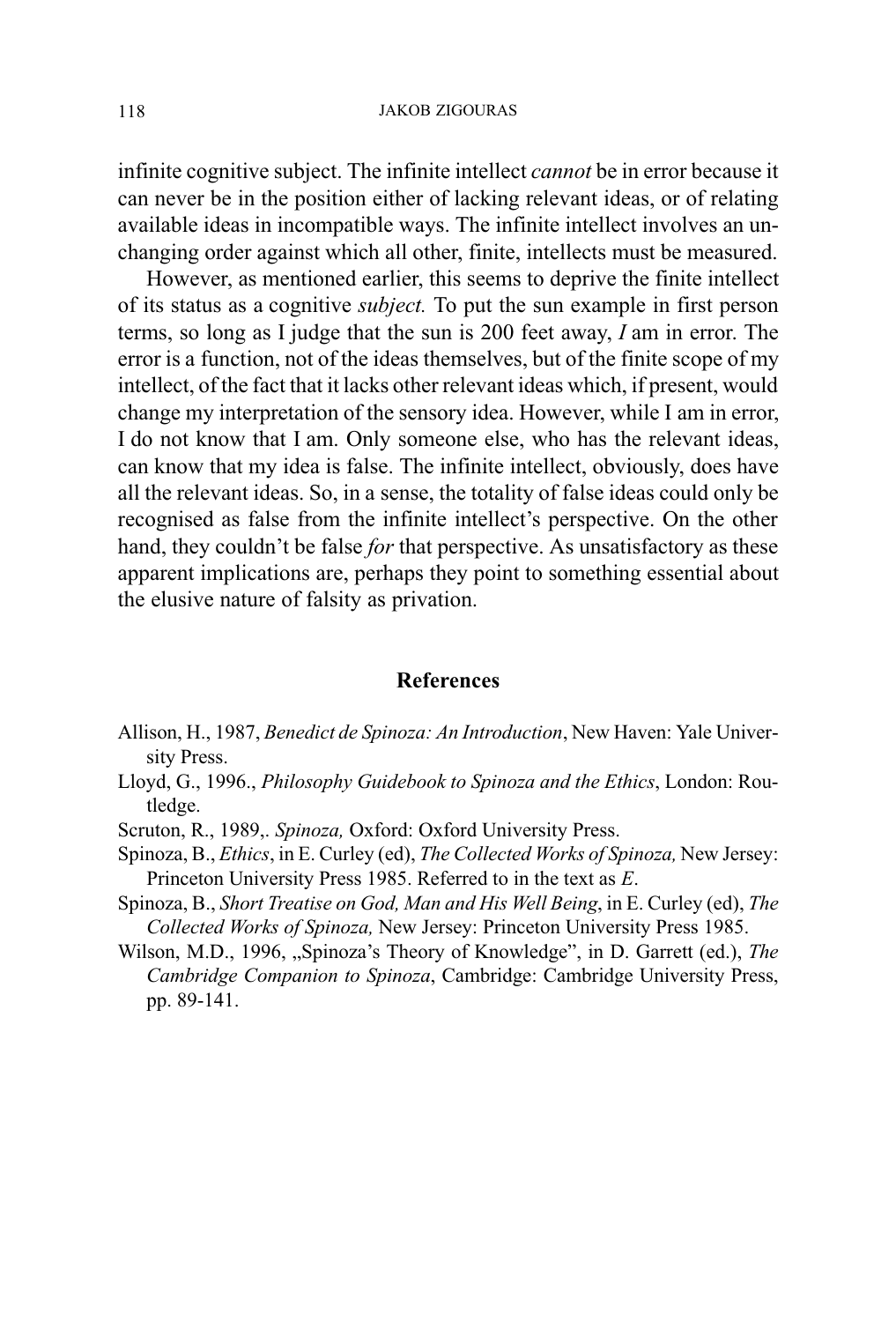Copyright of Forum Philosophicum is the property of Forum Philosophicum and its content may not be copied or emailed to multiple sites or posted to a listserv without the copyright holder's express written permission. However, users may print, download, or email articles for individual use.